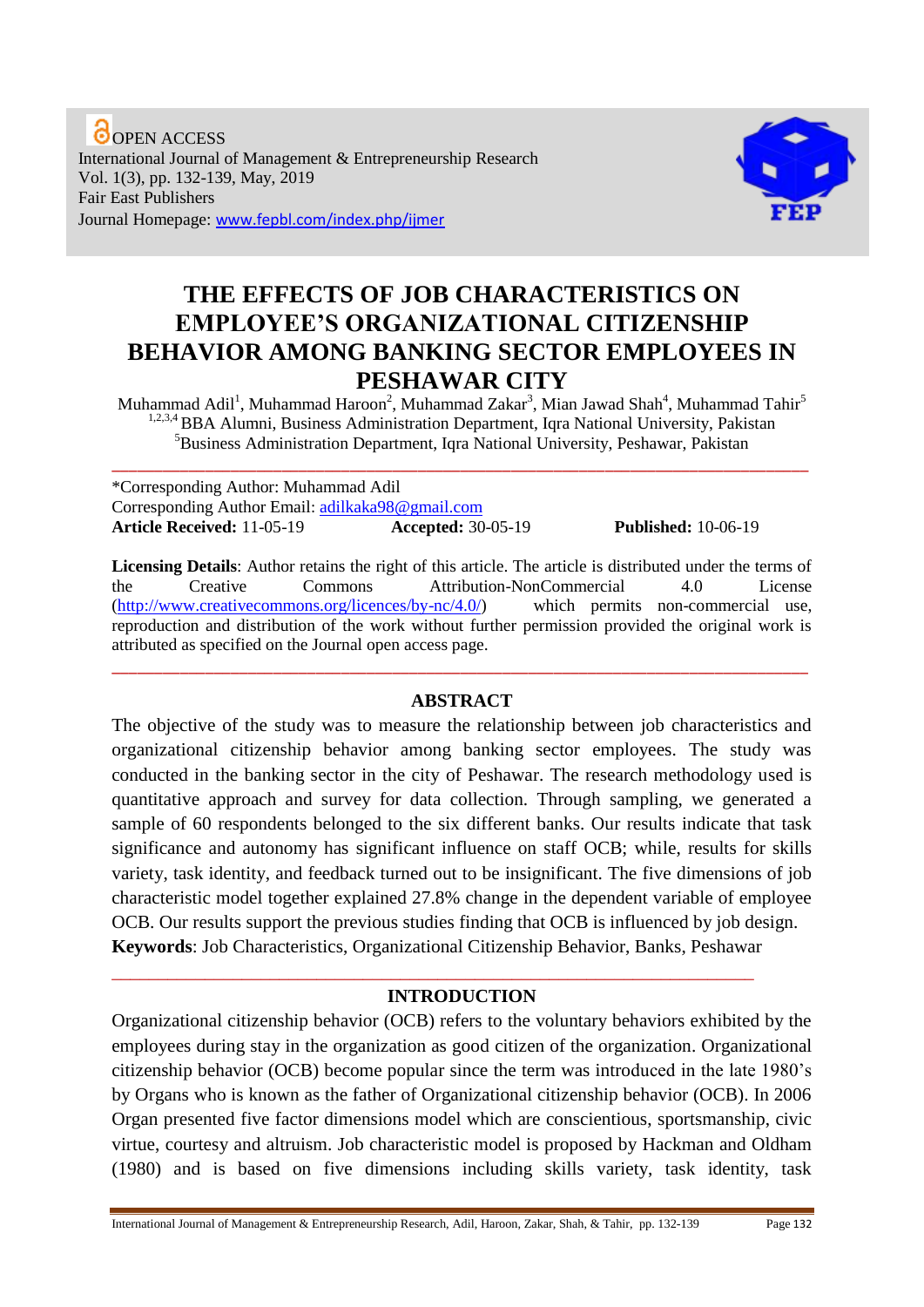significance, autonomy, and feedback. The purpose of this study is to explore the relationship between five dimensions of job characteristics and their influence on employee's OCB. The study is conducted in the banking sector in the city of Peshawar.

## **Problem Statement**

The main problem this study is investigating is the low level of employee OCB observed among the banking sector employees. The current study investigates this problem using the job characteristic model. Our problem statement is as follows. "Investigation of influence of job characteristic model on employee's OCB'

## **Research Question**

What is the effect of job characteristics on the employee's OCB in the banking sectors in Peshawar, Pakistan?

## **Objectives of the Study**

The objectives of the study are given below.

- To measure the effects of skill variety on the employee's OCB
- To measure the effects of task identity on the employee's OCB
- To measure the effects of task significance on the employee's OCB
- To measure the effects of autonomy on the employee's OCB
- To measure the effects of feedback on the employee's OCB

## **Significance of the Study**

The significance of the study is that it contributes the literature by highlighting the role of job design and job characteristic model as predictor of employee's OCB. The contribution of this study for the practitioners is that employee's OCB can be enhanced using the finding of the study.

## **LITERATURE REVIEW**

## **Organizational Citizenship Behavior**

The term "Citizenship" as behaviors is introduced by organ and Bateman first time in 1983. They argue that employee citizenship behavior play vital role in an effective organizational functioning. Organ, MacKenzie, Podsakoff (2006) delivered an extended review of OCB and defined it as individual behavior that is discretionary, not directly predictable by the formal reward system and that in the aggregate stimulates the effective operations of the organization. OCB is optional in nature and goes far beyond the outdated requirements of the job (Smith, Organ, & Near, 1983). Podsakoff and MacKenzie, (1997) explains this characteristic using helping a co-worker as an example. He stated that helping a coworker influence result in a dysfunctional situation for the employee, but when many of employees involve in such behavior constantly it will improve organizational effectiveness. Since the introduction of the term "organizational citizenship behavior" by Bateman and Organ (1983), researchers have recognized almost thirty different forms of Organizational Citizenship Behavior (OCB) (Podsakoff, Bachrach, Pain, & MacKenzie, 2000). Although different labels have been used for the dimensions of OCB, there is an undisputable connection among categorizations. The organization of this sector is mostly haggard by following Podsakoff and associates' review (2000) that discussed OCB by taking into account its related concepts such as pro-social organizational behavior (POB), organizational spontaneity (OP), and contextual performance (CB). Different categorization are introduced by various experts including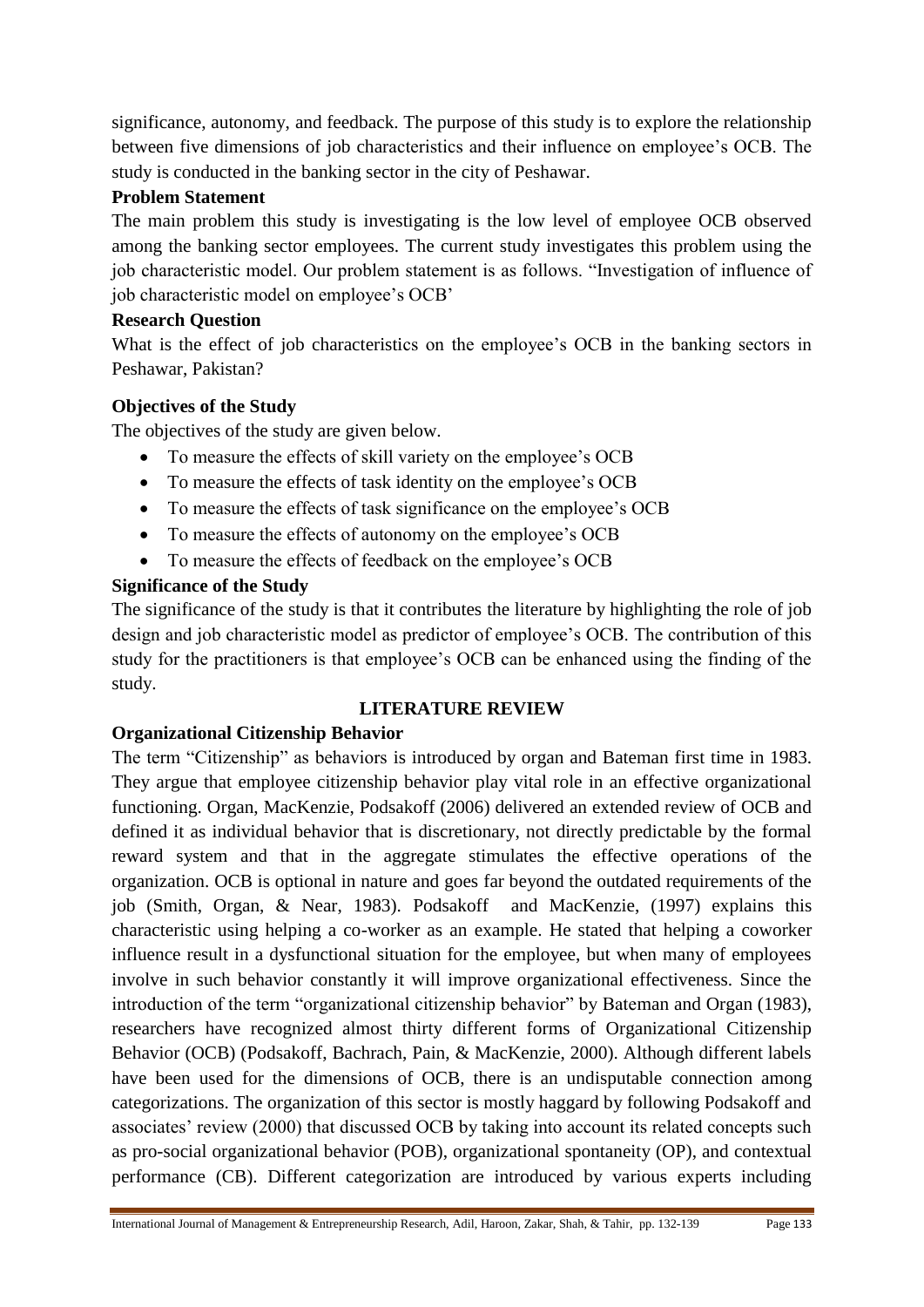Podsakoff, MacKenzie, Paine, and Bachrach (2000), Smith, Organ, & Near, (1983), Organ, (1988). In this study, we are using the categorization scheme mentioned by Podsakoff, MacKenzie, Paine, and Bachrach (2000). Details are as follows.

## **Conscientiousness Behavior**

Conscientiousness consists of behaviors that go well beyond the minimum role requirements of the organization (Law, Wong, & Chen, 2005). These behaviors indicate that employees accept and adhere to the rules, regulations, and procedures of the organization. If the employee highly conscientious that implies that he/she is highly responsible, obeying rules and required less supervision (Podsakoff and Mackenzie, 1997). Conscientiousness is one of the overarching dimensions of Organizational citizenship behavior OCB.

## **Sportsmanship Behavior**

Sportsmanship is defined as willingness to tolerate the inevitable inconveniences and impositions of work without complaining (Organ1990). According to Podsakoff and Mackenzie (1997) good sportsmanship would improve the moral of the employees at the workplace and subsequently reduce employee turnover. Employees who engage in sportsmanship are described as people who not only do not complain when they are disturbed by others, but also maintain a positive attitude even when things do not go their manner (Podsakoff and Mackenzie, 1997).

## **Civic Virtue behavior**

Civic virtue is a behavior on the part on an individual that indicates that employee dutifully participates in extra activates, attending meetings, and concerned about the life of the company (Podsakoff, et al., 2000). Civic virtue represents macro-level interest and commitment to the organization. Podsakoff et al., (2000) describe civic virtue as a person's acknowledgement of being part of a larger whole in the same way that citizens are members of a country and accept the responsibilities.

## **Courtesy Behavior**

Courtesy behavior refers to the evading involving or contributing in behaviors that are harmful to one's organization and to the society. According to Neuman & Baron (1998) courtesy behavior is about "Do not hurt" or more specifically "Do no harm through action". While this dimension is according to the current conceptualization included in the dimension of "serving" (Organ, Podsakoff and MacKenzie, 2006).

## **Altruism Behavior**

This dimension was originally labeled "altruism". It was given a new name, because "altruism" was criticized to indicate selflessness as a motive overdue the behavior and limited the dimension thereby to those movements which were inspired by selfless motivators (Organ, MacKenzie, Podsakoff 2006). The original conceptualization is defined as voluntarily helping others with, or avoiding the amount of work related problems. (Podsakoff, et al., 2000). Heilman & Chen (2005) states that on gendered expectations, woman are expected to engage in altruistic and courteous more than men.

## **Job Characteristics**

In 1980 Hackman and Oldham's Job Characteristics theory is the highest recognized model of job design. The Job Characteristics Model (JCM) has been the most widely mentioned model in the work design literature, and many other theoretical extensions were created on or influenced by this model (De Varo, Brookshire, & Li, 2007). The JCM framework is based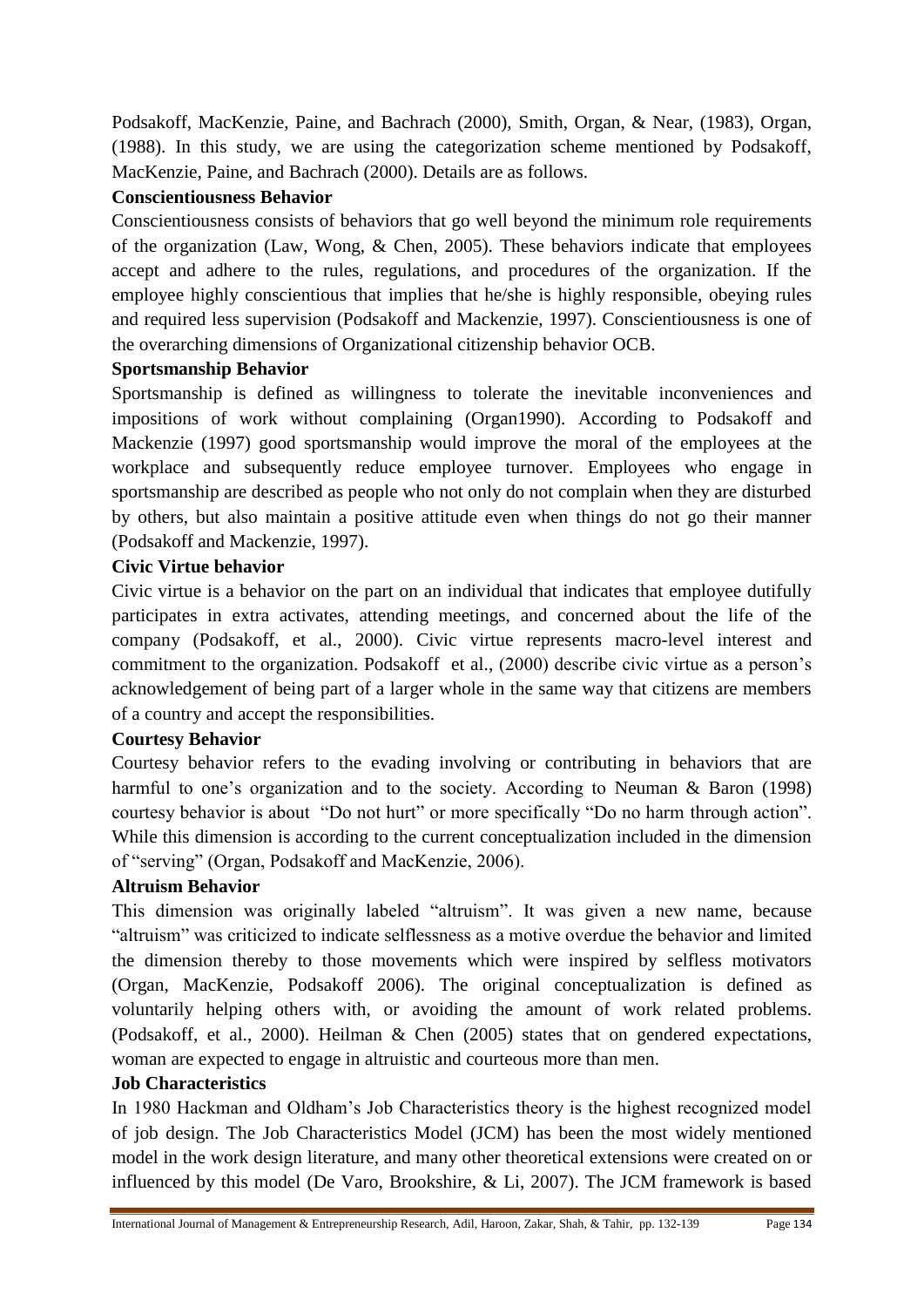on the effects of job characteristics, such as skills variety, task identity, task significance, autonomy, and feedback on employee outcomes such as satisfaction, performance, and motivation. The aspects of job variety allow the employees to utilize a number of different skills for executing the task effectively in the work place. Job identity allows the employees to take ownership and accomplished the task at hand. The job significance provides the employees an insight of how much important the job for them and for the organization as well as how their work are positively contributing in the society. Autonomy relates to the opportunity of freedom one has in his/her job, the employees has the freedom of performing the work in their own way, how they feel better they can do their work by their own style. Lastly, feedback is that dimension of the job characteristics which describes the performance of the job to the employees (Chiu & Chen 2005).

#### **Relationship between Job Characteristics and Organizational Citizenship Behavior**

Although there are several studies on the antecedents of OCB, the literature includes relatively fewer studies on the relationship between job characteristics and OCB (Chiu & Chen, 2005). This relationship has been studied in fewer studies (e.g. MacKenzie, Podsakoff, & Bommer, 1996; Farh, Podsakoff, & Organ, 1990). For example, Farh and associates in 1990 studied the OCB and stated that it is the most related action of direct effect of job characteristics on OCB. They argued that to the degree that task characteristics encourage intrinsic motivation, and must directly influence OCB. What is meant by intrinsic motivation is employees performing different jobs just for sake of enjoyment and do not expect any rewards in return. Farh and associates presented two reasons for the direct effect of job characteristics on OCB. The first one is intrinsically motivating tasks create a sense of responsibility, one of the required psychological states that should be present

(Hackman & Oldham, 1980). Therefore, employee would feel personal accountability for that particular job. Second direct effect of intrinsically motivating tasks increase meaningfulness of the job, it means that employee get satisfaction that he/she contributing for the welfare of the society and his/her job is meaning full, it is also another psychological state. This improved meaning of the job and realize the relations among his/her associates in terms of interdependence (Farh, Podsakoff, & Organ, 1990). Those employees who have intrinsically motivating jobs that create a feeling of personal responsibility and enhance the meaning of the job would show organizational citizenship behavior and work in a way that help the interests of their organization as a whole and help their coworkers. To demonstrate, employees that assemble motor car breaks are more likely to pay careful attention to their work because they are aware of the tragic consequences.

Organ and associates in 2006 argued that the feedback provided by the job itself is most direct, most correct, the most self-assessment evoking and the most intrinsically motivating source of feedback. They recommend that job feedback would be strictly interrelated to helping others with job related problems, and creating productive ideas about how to improve job performance. In a study conducted by Podsakoff and MacKenzie (1997) positive correlation between job feedback altruism and conscientiousness is identified. In the present study our focus is on how each job characteristics factor is related to organizational citizenship behavior.

#### **Hypothesis**

Hypotheses of the study are as follows.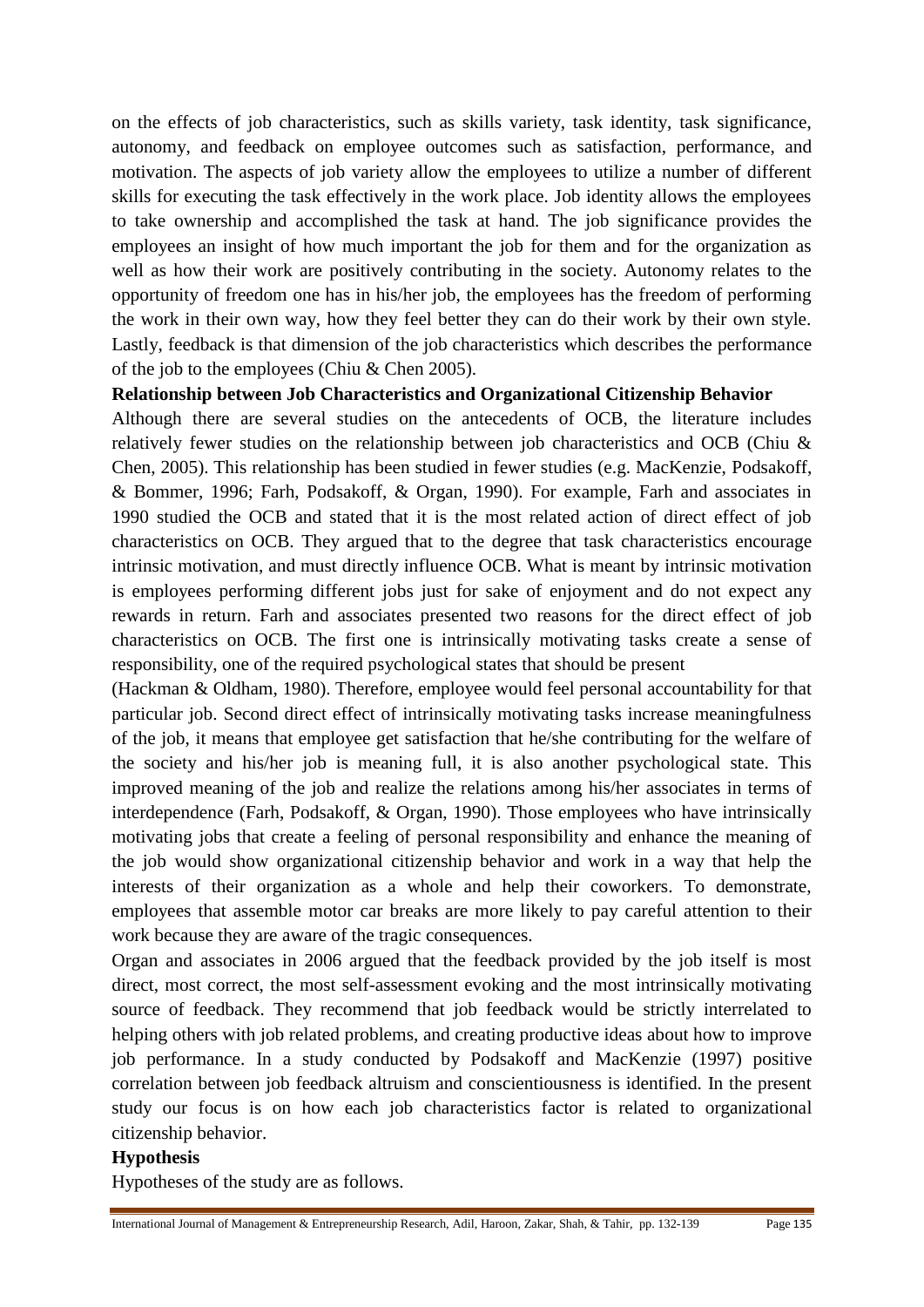- H1= Skills variety is significantly related to OCB.
- H2= Task identity is significantly related to OCB.
- H3= Task significance is significantly to OCB.
- H4= Autonomy is significantly related to OCB.

H5= Feedback is significantly related to OCB.



## **RESEARCH METHODOLOGY**

## **Research Nature**

The nature of the study is quantitative. The quantitative approach is chosen because it is suitable for the nature of our topic and the research question and objectives.

## **Population**

The population of this research is from Bank sector of Peshawar Pakistan. As a whole were the employees of Silk Bank, Summit Bank, Sunehri Bank, Bank Alfalah, Faysal Bank, Habib Bank.

## **Sample and Sampling Technique**

Because population is large and is unable to collect data from all the population, therefore, we used the sampling approach. Convenience sampling technique which is part of nonrandom sampling was used to fill the questionnaire. The questionnaires are filled from 6 different banks.

## **Data Collection Procedure**

We collected the data through questionnaires and distributed these questionnaires in 6 different banks of Peshawar which includes Summit bank, Habib bank, Bank Alfalah, Silk bank, Faysal bank and sunehri bank. The questionnaire was distributed among qualified staff like manager, cashier, accountant, consultant and others.

## **Data Analysis Technique**

Data is analyzed using the descriptive statistics and regression analysis using the SPSS version 20.

## **RESULTS**

In our sample, there were 43 male and 17 female. 17 participants belonged to the age category of 20 to 25 years; 19 participants in 26 to 30 years; 11 participants in 31 to 35 years; 9 participants in 36 to 40 years; 2 participants in 46 to 50 years; and 2 participants in 51 to 55 years age category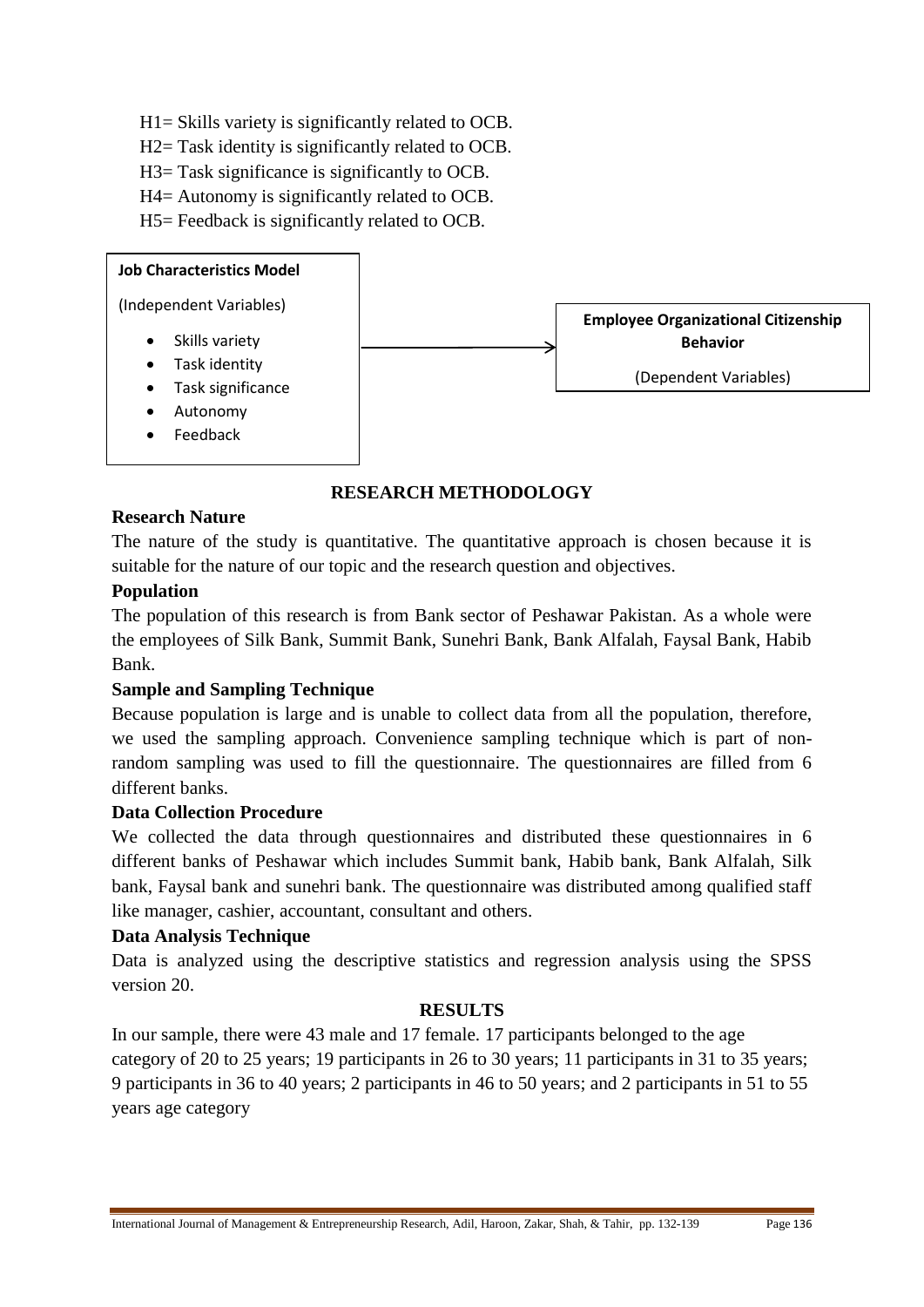| Table 1             |                |            |
|---------------------|----------------|------------|
| Demographic Details |                |            |
|                     | Frequency      | Percentage |
| Gender              |                |            |
| Male                | 43             | 71.7       |
| Female              | 17             | 28.3       |
| Age                 |                |            |
| $20 - 25$           | 17             | 28.3       |
| 26-30               | 19             | 31.7       |
| 31-35               | 11             | 18.3       |
| 36-40               | 9              | 15.0       |
| 46-50               | $\overline{c}$ | 3.3        |
| 51-55               | $\overline{2}$ | 3.3        |
| <b>Bank</b>         |                |            |
| Alfalah Bank        | 17             | 28.3       |
| Habib Bank          | 11             | 18.3       |
| Silk bank           | 10             | 16.7       |
| Suneri Bank         | 6              | 10.0       |
| Faysal Bank         | 10             | 16.7       |
| Summit Bank         | 6              | 10.0       |
| Role                |                |            |
| Managerial          | 16             | 26.7       |
| Cashier             | 19             | 31.7       |
| Accountant          | 4              | 6.7        |
| Consultant          | 5              | 8.3        |
| Others              | 16             | 26.7       |

 $T<sub>1</sub>$ 

Bank wise, 17 belonged to the Alfalah bank, 11 belonged to the Habib bank, 10 belonged to the Silk bank, 6 belonged to the Suneri bank, 10 belonged to the Faysal bank, and 6 belonged to the Summit bank. Job role wise, 16 belonged to the managerial role, 19 belonged to the cashier role, 4 belonged to the accountant role, 5 belonged to the consultant role, and 16 belonged to the others category.

#### **Regression Analysis**

Regression is used for testing the effects of job characteristics model on employee organizational citizenship behavior. Results are as follows.

## Table 2

*Regression Analysis- Results*

|                               | B       | Std. Error | Beta    |               |
|-------------------------------|---------|------------|---------|---------------|
| (Constant)                    | 4.424   | .370       |         | 11.960        |
| <b>Skills Variety</b>         | .048    | .074       | .097    | .643          |
| <b>Task Identity</b>          | $-.120$ | .066       | $-317$  | $-1.822$ .074 |
| 1<br><b>Task Significance</b> | .170    | .082       | .322    | 2.068         |
| Feedback                      | $-.047$ | .083       | $-.108$ | $-.567$       |
| Autonomy                      | $-.244$ | .091       | $-.479$ | $-2.698$      |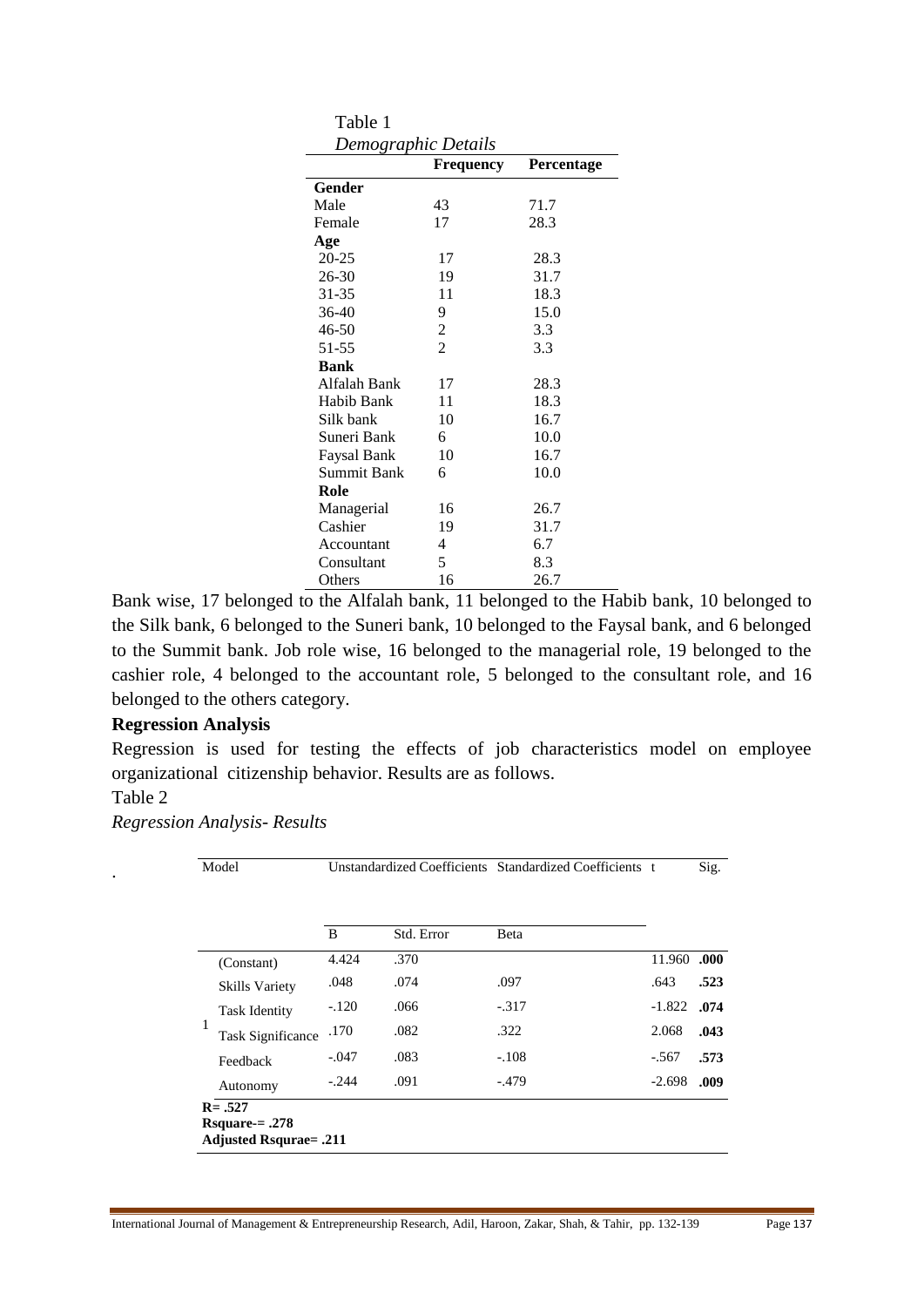The Rsquare value shows that job characteristic model explains 27.8% change in the dependent variable of employee's OCB. Coefficient results shows that skill variety has positive but insignificant effects on the employee's OCB ( $\beta$ =.048, P<0.05). Task identity has negative but insignificant effects on the employees OCB  $(\beta = -120, P > 0.05)$ . Task significance has positive and significant effects on the employee's OCB ( $\beta$ =.170, P<0.05). Feedback has negative but insignificant effects on the employee's OCB ( $\beta$ =-.047, P>0.05). And autonomy has negative and significant effects on the employee's OCB ( $\beta$ =-.244, P<0.05). Based on these results, we can say that we accept hypothesis number 3, and 5; while, reject the hypothesis number 1, 2, and 4.

#### **CONCLUSION**

The data for the research is collected from six Banks of private sector located at Peshawar, Pakistan with the objective to observe the relationship of job characteristics and organizational citizenship behavior. Our results shows that task significance and autonomy plays important and significant role in shaping employee's organizational citizenship behavior. Previous studies results also shows that job characteristic model explains OCB including Farh, et al., (1990); and MacKenzie, et al., (1996). Overall, our results are consistent with the findings of previous studies. On the basis of our results, we can conclude that job characteristics and job design are important factors which shapes employee's OCB.

#### **Recommendation**

- It is recommended that banks may improve employee's OCB by better design of the jobs.
- It is recommended that employees task significance may be increased since it can positively lead to employee's OCB.
- Feedback mechanism need to be improved in order to facilitate employee's OCB.
- There must be reasonable autonomy given to employees in order to facilitate employee's OCB.

## **Limitations of Study**

The limitations of the study include adapted questionnaire, small sample size, convenience sampling method, and survey based data collection method.

## **References**

- Bateman, T. S., & Organ, a. D. (1983). Job satisfaction and the good soldier. The relationship between affect and employee citizenship. *Academy of Management Journal*, 587-595.
- Chiu, S., & Chen, H. (2005). Relationship between job characteristics and organizational citizenship behavior: The mediational role of job satisfaction. *Social Behavior and Personality: An international journal, 33*, 523-540.
- DeVaro, J., Li, R., & Brookshire, D. (2007). Analysing the job characteristics model: New support from a cross-section of establishments. *The International Journal of Human Resource Management*, *18*(6), 986-1003.
- Farh, J.-L., Podsakoff, P. M., & Organ, D. W. (1990). Accounting for Organizational Citizenship Behavior: Leader Fairness and Task Scope versus Satisfaction*. Journal of Management,* 705-721
- Hackman, J.R. & Oldham, G.R. (1980). *Work redesign*. Reading, MA: Addison-Wesley